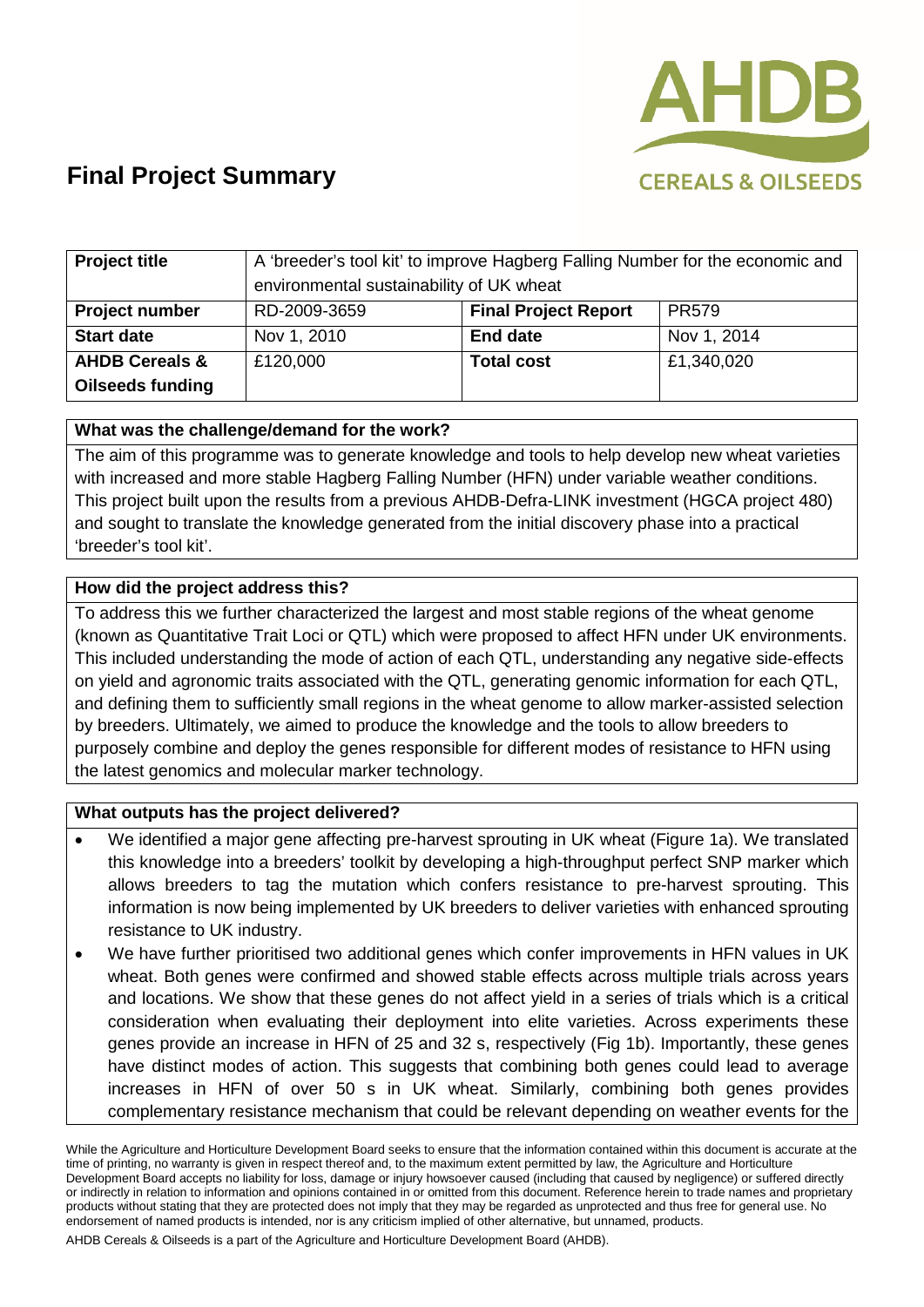

particular year and location where the variety of grown. Both genes have been mapped to relatively small genetic intervals and breeder friendly markers have been developed and transferred to industrial partners. This will enable rapid targeted deployment into UK elite varieties.



**Figure 1**: Summary of gene effects. (**a**) The 4A gene (teal) leads to decreases in sprouting in late harvested field samples. (**b**) The 1A and 7B QTL lead to increases in HFN across multiple sites and years (n=11 and 18). The boundaries of the box indicate the  $25<sup>th</sup>$  and  $75<sup>th</sup>$  percentiles; the black line marks the median  $(50<sup>th</sup>)$ ; the red line marks the mean (average).

- As an example of how this information can be taken forward, we screened and categorised UK germplasm based on the causal marker for the 4A gene (called *TaMKK3*). This marker is an example of the high-throughput assays that breeders can now use to classify lines for sprouting resistance based solely on DNA sequence and reducing the amount of destructive phenotyping of new germplasm. We developed detailed pedigree trees of UK varieties and categorised them based on this gene.
- We also identified different versions of the wider chromosome region (called haplotypes) and categorised UK varieties based on the gene (Figure 2a, centre graph) and these wider chromosome regions (side graphs). This shows that there are three major haplotypes in UK varieties (Haplotypes 1-3-5).Examination of RL varieties showed that 85% of recent Group 1 and 2 varieties carry the resistant version of this gene (n=13), whereas only 35% of Group 3 and 4 varieties have the resistant allele (n=28; Figure 2b). This could be due to the fact that key parents of group 3 and 4 varieties (such as Claire, Robigus, and derivatives such as Nijinsky and Oakley) carry the susceptible version of this gene. This analysis now allows breeders to understand how specific genes and chromosome regions affecting HFN are being deployed in UK varieties (Figure 2c).
- The 4A *TaMKK3* gene confers protection to late induction of sprouting as the gene affects the rate in which seeds lose dormancy. Hence the protective allele provides a delay in the loss of dormancy at the end of grain development. This means that seeds will not germinate in cases were late rains disrupt or delay the harvest of wheat crops. However, this protection is sufficiently short lived given that there is no effect in seed germination for commercial sowings a few months or even weeks later.

While the Agriculture and Horticulture Development Board seeks to ensure that the information contained within this document is accurate at the time of printing, no warranty is given in respect thereof and, to the maximum extent permitted by law, the Agriculture and Horticulture Development Board accepts no liability for loss, damage or injury howsoever caused (including that caused by negligence) or suffered directly or indirectly in relation to information and opinions contained in or omitted from this document. Reference herein to trade names and proprietary products without stating that they are protected does not imply that they may be regarded as unprotected and thus free for general use. No endorsement of named products is intended, nor is any criticism implied of other alternative, but unnamed, products.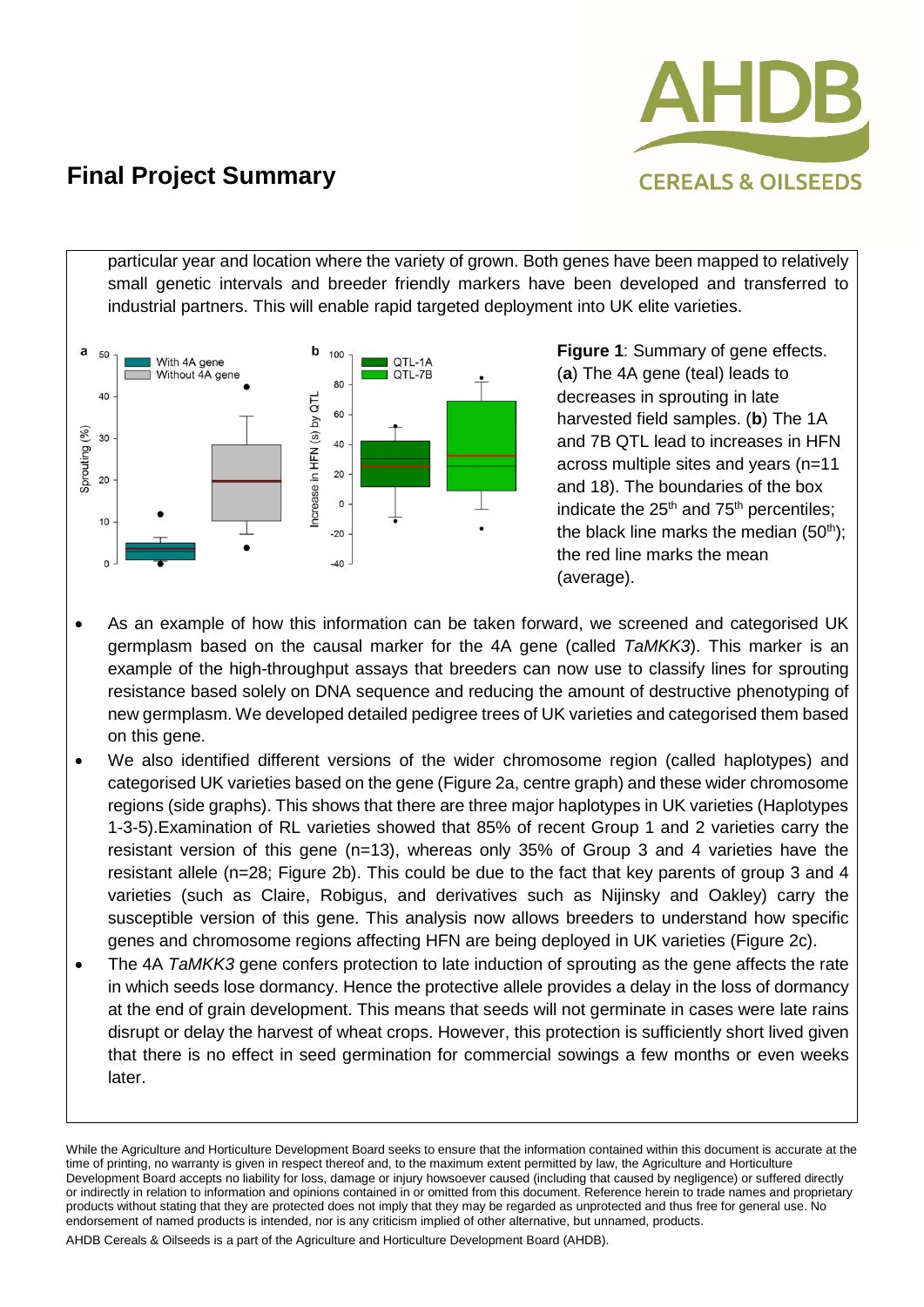



**Figure 2**: Allelic variation and extended haplotype analysis of the *TaMKK3* region in UK varieties (**a**) Centre chart shows the *TaMKK3* allele frequency and side charts show the breakdown of Haplotype groups (green: resistant; red: susceptible). (**b**) Frequency of two allelic variants at *TaMKK3* for 41 RL varieties classified according to their nabim Group. (**c**) Pedigree of Cadenza derived varieties for *TaMKK3* (left) and the chromosome haplotype (right). Group 1 and 2 varieties (Xi19, Panorama, Gallant, Cubanita, Crusoe) carry the resistance gene (teal circles) and have been selected for Haplotype 4 (red terra cotta circles).

- Our results suggest that combining these three genes (1A, 4A, 7B) could provide an opportunity for robust protection against low HFN values for UK wheat. Given the way these genes work, they should provide complementary and additive resistance. Importantly, they could constitute the equivalent to an insurance against different weather events that could trigger low HFN values.
- We have also developed new tools and strategies to improve the speed of transfer of technologies arising in the academic sector into functional kits and assays that can be routinely implemented in breeders' laboratories. This has accelerated the rate in which new information gained from the wheat genome is being transferred to breeders and into new varieties with a direct benefit to UK growers.
- This project, alongside advances by others in the field, has now made marker-assisted selection for high HFN a reality in UK wheat breeding programmes.

While the Agriculture and Horticulture Development Board seeks to ensure that the information contained within this document is accurate at the time of printing, no warranty is given in respect thereof and, to the maximum extent permitted by law, the Agriculture and Horticulture Development Board accepts no liability for loss, damage or injury howsoever caused (including that caused by negligence) or suffered directly or indirectly in relation to information and opinions contained in or omitted from this document. Reference herein to trade names and proprietary products without stating that they are protected does not imply that they may be regarded as unprotected and thus free for general use. No endorsement of named products is intended, nor is any criticism implied of other alternative, but unnamed, products.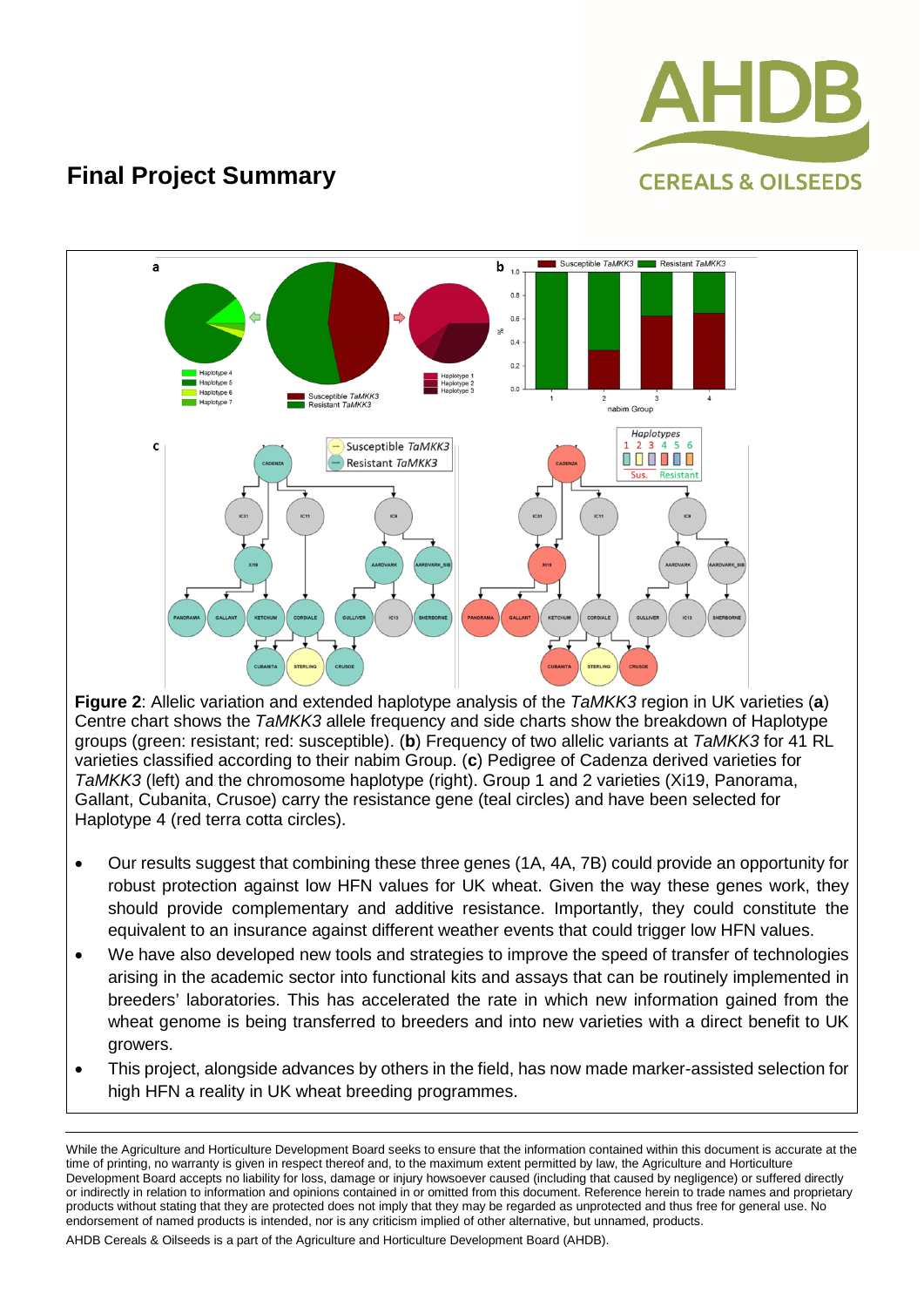

#### **Who will benefit from this project and why?**

The financial benefits of this project will arise by farmer adoption of wheat varieties with improved HFN stability. These benefits will be realised as breeders are able to translate the information and tools generated in this project into commercial wheat varieties for UK farmers. The direct costs of failing HFN thresholds of 250 s for group 1 wheat is £20.81 per T which is the average premium for bread making wheat over feed wheat between 2010 and 2016. The average risk of nabim group 1 failing to meet the 250 s HFN threshold is between 1 in 4 and 1 in 5 (20-25%) but also there is extreme volatility ranging from 2% of in 2013 to 62% failing in 2012. This has important financial consequences for the sector and on-farm profitability. There are the direct costs to farmers when selling grain (£20.81 per T), but additional costs arise from the increased nitrogen fertilizations required to meet protein specifications in bread making wheat and the loss of income given the reduced yields typically associated with group 1 wheat varieties. These extra costs are offset by the £20 per T premium for bread-making wheat, but this incentive is lost if the harvested crop falls below the HFN threshold. We have identified and characterised complementary sources for HFN resistance and developed the breeders' tool kit required for their deployment. Together, this information and tools will enable the breeding of new wheat varieties with increased and more stable HFN and reduced environmental impact, thereby reducing the costs associated with low HFN events.

#### **If the challenge has not been specifically met, state why and how this could be overcome**

Three of the QTL were difficult to define either because they did not confer consistent levels of resistance or because they mapped to positions on the chromosome that made further work extremely complicated. These limitations cannot be overcome as the biological effect is too subtle to define, and hence not of sufficient value to growers, whereas the complex chromosome position of one gene would require additional investment that would not be value for money. The three validated and well defined genes, however, provide breeders with a strong and robust toolkit to breed for improved sprouting/HFN resistance using marker assisted selection as originally proposed.

| Lead partner               | Cristobal Uauy (John Innes Centre)                                                                                                          |  |
|----------------------------|---------------------------------------------------------------------------------------------------------------------------------------------|--|
| <b>Scientific partners</b> |                                                                                                                                             |  |
| <b>Industry partners</b>   | Dr. Vicky Foster, Stoneleigh Park, Kenilworth, Warwickshire, CV8 2TL, Tel:                                                                  |  |
|                            | 0247 647 8747, Vicky. Foster@hgca.com                                                                                                       |  |
|                            | Dr. Jacob Lage, KWS UK Ltd. 56 Church Street, Thriplow, Royston,                                                                            |  |
|                            | Hertfordshire. SG8 7RE, Tel: 01763-207300, Jacob.Lage@kws.com                                                                               |  |
|                            | Dr. Simon Berry, Limagrain UK, Station Road, Docking, Kings Lynn, Norfolk                                                                   |  |
|                            | PE31 8LS. Tel: 01472-370231, Simon.Berry@limagrain.co.uk                                                                                    |  |
|                            | Dr. Peter Jack, RAGT Seeds Ltd. Grange Road, Ickleton, Saffron Walden,<br>CB10 1TA, UK, Tel: 01799-533739, Fax: 01799-533762, PJack@ragt.fr |  |

While the Agriculture and Horticulture Development Board seeks to ensure that the information contained within this document is accurate at the time of printing, no warranty is given in respect thereof and, to the maximum extent permitted by law, the Agriculture and Horticulture Development Board accepts no liability for loss, damage or injury howsoever caused (including that caused by negligence) or suffered directly or indirectly in relation to information and opinions contained in or omitted from this document. Reference herein to trade names and proprietary products without stating that they are protected does not imply that they may be regarded as unprotected and thus free for general use. No endorsement of named products is intended, nor is any criticism implied of other alternative, but unnamed, products.